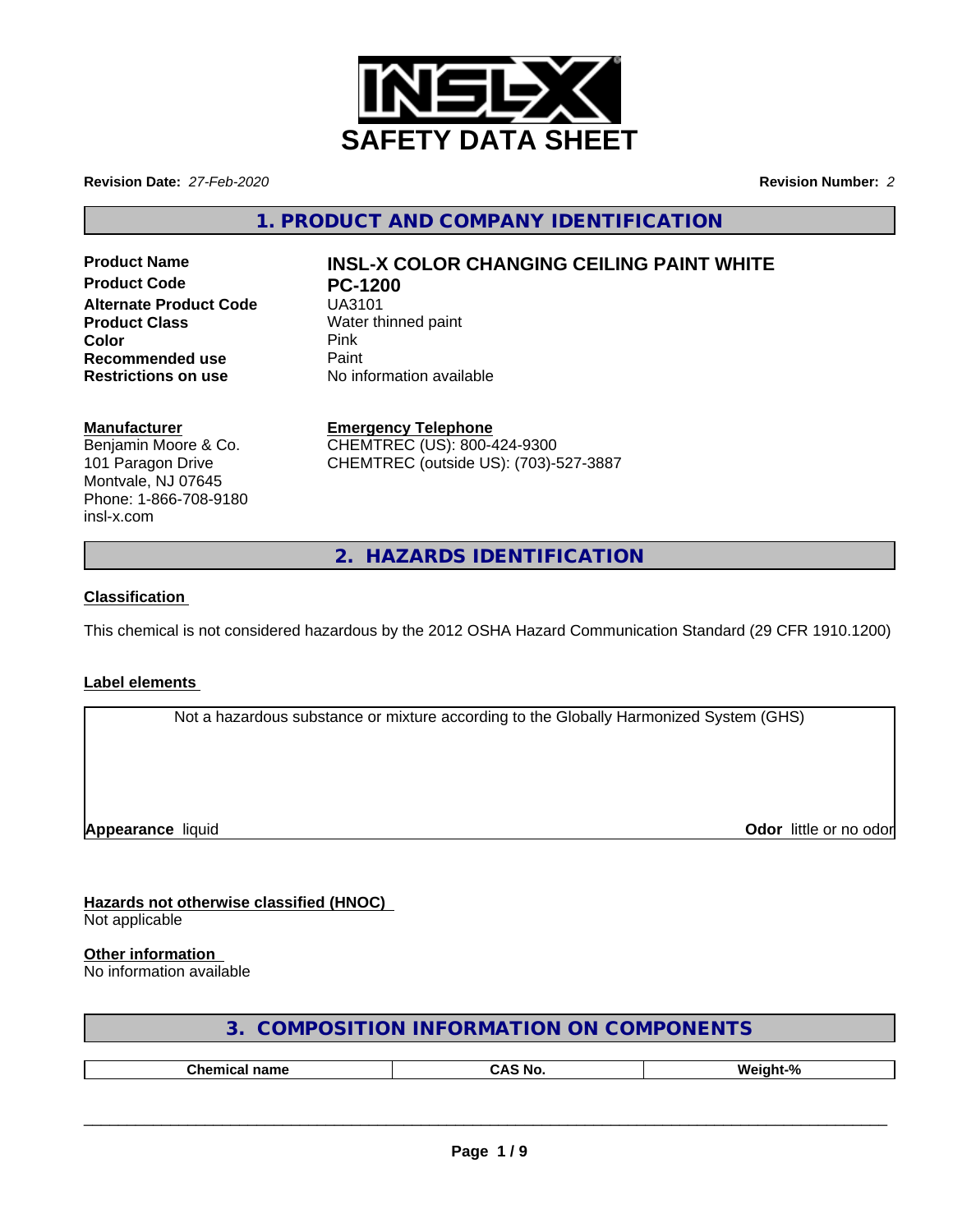| Titanium dioxide   | 13463-67-7 | $10 - 15$ |
|--------------------|------------|-----------|
| Nepheline syenite  | 37244-96-5 | $10 - 15$ |
| Kaolin             | 1332-58-7  | $5 - 10$  |
| Diatomaceous earth | 61790-53-2 | l - 5     |
| Silica amorphous   | 7631-86-9  | : - 5     |

|                                                  | 4. FIRST AID MEASURES                                                                                    |
|--------------------------------------------------|----------------------------------------------------------------------------------------------------------|
| <b>General Advice</b>                            | No hazards which require special first aid measures.                                                     |
| <b>Eye Contact</b>                               | Rinse thoroughly with plenty of water for at least 15 minutes and consult a<br>physician.                |
| <b>Skin Contact</b>                              | Wash off immediately with soap and plenty of water while removing all<br>contaminated clothes and shoes. |
| <b>Inhalation</b>                                | Move to fresh air. If symptoms persist, call a physician.                                                |
| Ingestion                                        | Clean mouth with water and afterwards drink plenty of water. Consult a physician<br>if necessary.        |
| <b>Most Important</b><br><b>Symptoms/Effects</b> | None known.                                                                                              |
| <b>Notes To Physician</b>                        | Treat symptomatically.                                                                                   |

**5. FIRE-FIGHTING MEASURES**

| Use extinguishing measures that are appropriate to local<br>circumstances and the surrounding environment.                                   |
|----------------------------------------------------------------------------------------------------------------------------------------------|
| As in any fire, wear self-contained breathing apparatus<br>pressure-demand, MSHA/NIOSH (approved or equivalent)<br>and full protective gear. |
| Closed containers may rupture if exposed to fire or<br>extreme heat.                                                                         |
| No.                                                                                                                                          |
| No.                                                                                                                                          |
| Not applicable<br>Not applicable<br>Not applicable                                                                                           |
|                                                                                                                                              |
| Not applicable<br>Not applicable                                                                                                             |
|                                                                                                                                              |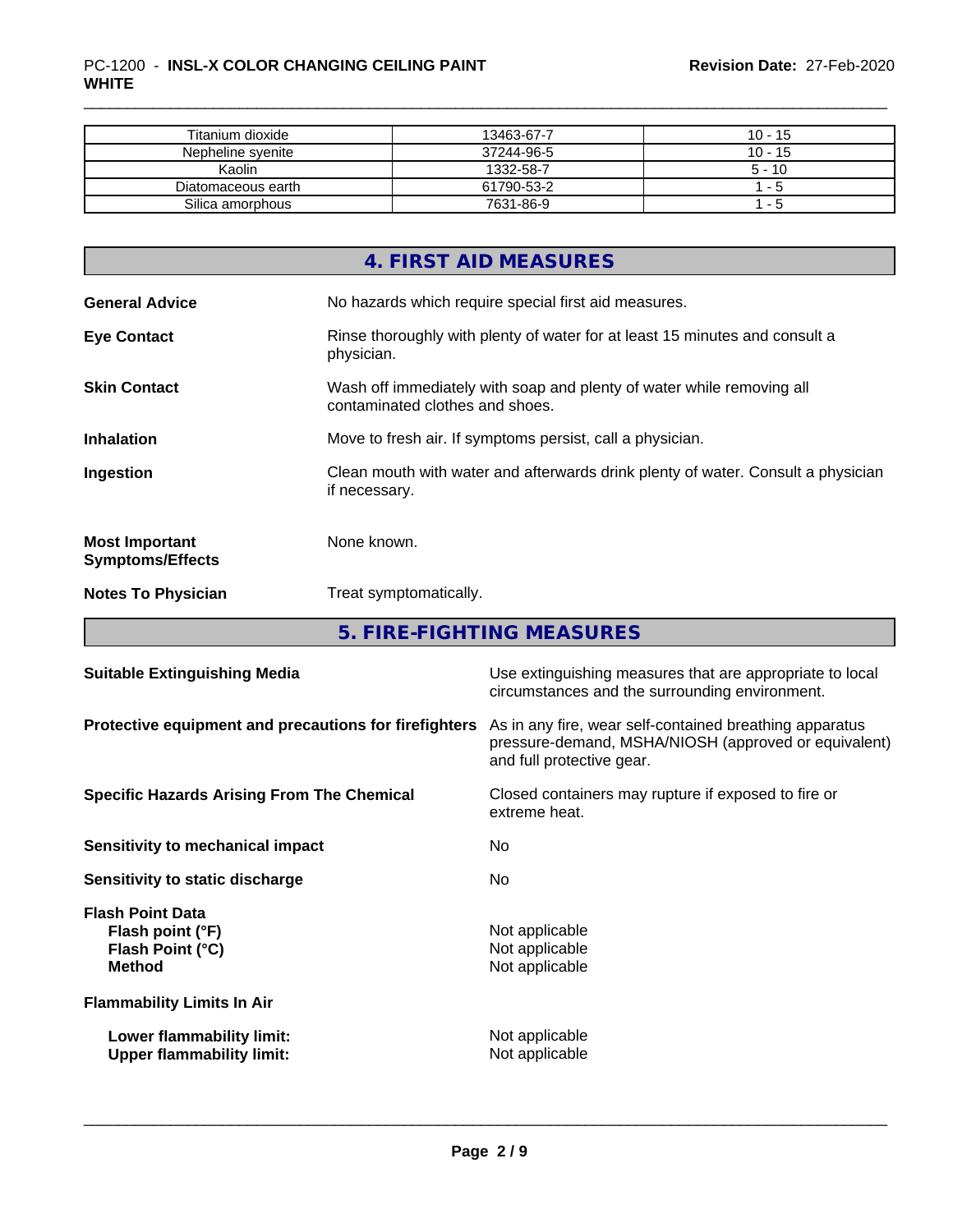| <u>NFPA</u>        | Health: 1 | <b>Flammability: 0</b> | <b>Instability: 0</b> | <b>Special: Not Applicable</b> |  |
|--------------------|-----------|------------------------|-----------------------|--------------------------------|--|
| <b>NFPA Legend</b> |           |                        |                       |                                |  |

# 0 - Not Hazardous

- 1 Slightly
- 2 Moderate
- 3 High
- 4 Severe

*The ratings assigned are only suggested ratings, the contractor/employer has ultimate responsibilities for NFPA ratings where this system is used.*

*Additional information regarding the NFPA rating system is available from the National Fire Protection Agency (NFPA) at www.nfpa.org.*

### **6. ACCIDENTAL RELEASE MEASURES**

| <b>Personal Precautions</b>      | Avoid contact with skin, eyes and clothing. Ensure adequate ventilation.                                                                                                         |  |  |
|----------------------------------|----------------------------------------------------------------------------------------------------------------------------------------------------------------------------------|--|--|
| <b>Other Information</b>         | Prevent further leakage or spillage if safe to do so.                                                                                                                            |  |  |
| <b>Environmental precautions</b> | See Section 12 for additional Ecological Information.                                                                                                                            |  |  |
| <b>Methods for Cleaning Up</b>   | Soak up with inert absorbent material. Sweep up and shovel into suitable<br>containers for disposal.                                                                             |  |  |
|                                  | 7. HANDLING AND STORAGE                                                                                                                                                          |  |  |
| Handling                         | Avoid contact with skin, eyes and clothing. Avoid breathing vapors, spray mists or<br>sanding dust. In case of insufficient ventilation, wear suitable respiratory<br>equipment. |  |  |
| <b>Storage</b>                   | Keep container tightly closed. Keep out of the reach of children.                                                                                                                |  |  |
| <b>Incompatible Materials</b>    | No information available                                                                                                                                                         |  |  |

# **8. EXPOSURE CONTROLS/PERSONAL PROTECTION**

#### **Exposure Limits**

| <b>Chemical name</b> | <b>ACGIH TLV</b>                            | <b>OSHA PEL</b>            |
|----------------------|---------------------------------------------|----------------------------|
| Titanium dioxide     | TWA: $10 \text{ mg/m}^3$                    | 15 mg/m <sup>3</sup> - TWA |
| Kaolin               | TWA: 2 mg/m <sup>3</sup> particulate matter | 15 mg/m <sup>3</sup> - TWA |
|                      | containing no asbestos and <1%              | $5 \text{ mg/m}^3$ - TWA   |
|                      | crystalline silica, respirable particulate  |                            |
|                      | matter                                      |                            |
| Diatomaceous earth   | N/E                                         |                            |
|                      |                                             | 20 mppcf - TWA             |
| Silica amorphous     | N/E                                         | 20 mppcf - TWA             |
|                      |                                             |                            |

#### **Legend**

ACGIH - American Conference of Governmental Industrial Hygienists Exposure Limits OSHA - Occupational Safety & Health Administration Exposure Limits N/E - Not Established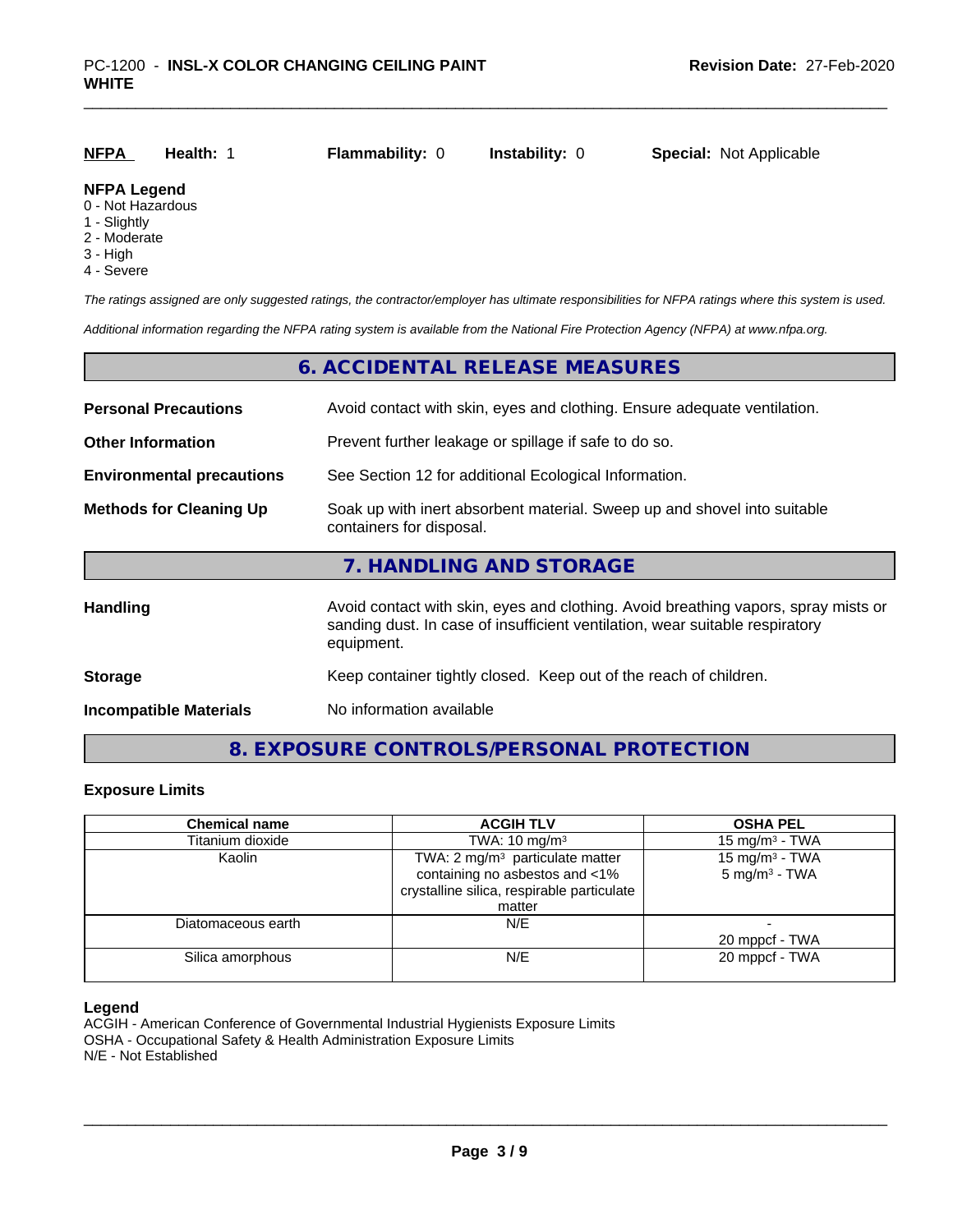| <b>Engineering Measures</b>          | Ensure adequate ventilation, especially in confined areas.                                                                          |
|--------------------------------------|-------------------------------------------------------------------------------------------------------------------------------------|
| <b>Personal Protective Equipment</b> |                                                                                                                                     |
| <b>Eye/Face Protection</b>           | Safety glasses with side-shields.                                                                                                   |
| <b>Skin Protection</b>               | Protective gloves and impervious clothing.                                                                                          |
| <b>Respiratory Protection</b>        | In case of insufficient ventilation wear suitable respiratory equipment.                                                            |
| <b>Hygiene Measures</b>              | Avoid contact with skin, eyes and clothing. Remove and wash contaminated<br>clothing before re-use. Wash thoroughly after handling. |

# **9. PHYSICAL AND CHEMICAL PROPERTIES**

| Appearance                           | liquid                   |
|--------------------------------------|--------------------------|
| Odor                                 | little or no odor        |
| <b>Odor Threshold</b>                | No information available |
| Density (Ibs/gal)                    | $11.15 - 11.25$          |
| <b>Specific Gravity</b>              | $1.33 - 1.35$            |
| pH                                   | No information available |
| <b>Viscosity (cps)</b>               | No information available |
| Solubility(ies)                      | No information available |
| <b>Water solubility</b>              | No information available |
| <b>Evaporation Rate</b>              | No information available |
| Vapor pressure                       | No information available |
| Vapor density                        | No information available |
| Wt. % Solids                         | $40 - 50$                |
| Vol. % Solids                        | $25 - 35$                |
| Wt. % Volatiles                      | $50 - 60$                |
| <b>Vol. % Volatiles</b>              | $65 - 75$                |
| <b>VOC Regulatory Limit (g/L)</b>    | < 50                     |
| <b>Boiling Point (°F)</b>            | 212                      |
| <b>Boiling Point (°C)</b>            | 100                      |
| Freezing point (°F)                  | 32                       |
| <b>Freezing Point (°C)</b>           | 0                        |
| Flash point (°F)                     | Not applicable           |
| Flash Point (°C)                     | Not applicable           |
| <b>Method</b>                        | Not applicable           |
| Flammability (solid, gas)            | Not applicable           |
| <b>Upper flammability limit:</b>     | Not applicable           |
| Lower flammability limit:            | Not applicable           |
| <b>Autoignition Temperature (°F)</b> | No information available |
| <b>Autoignition Temperature (°C)</b> | No information available |
| Decomposition Temperature (°F)       | No information available |
| Decomposition Temperature (°C)       | No information available |
| <b>Partition coefficient</b>         | No information available |

# **10. STABILITY AND REACTIVITY**

**Reactivity Not Applicable Not Applicable** 

**Chemical Stability Chemical Stability** Stable under normal conditions.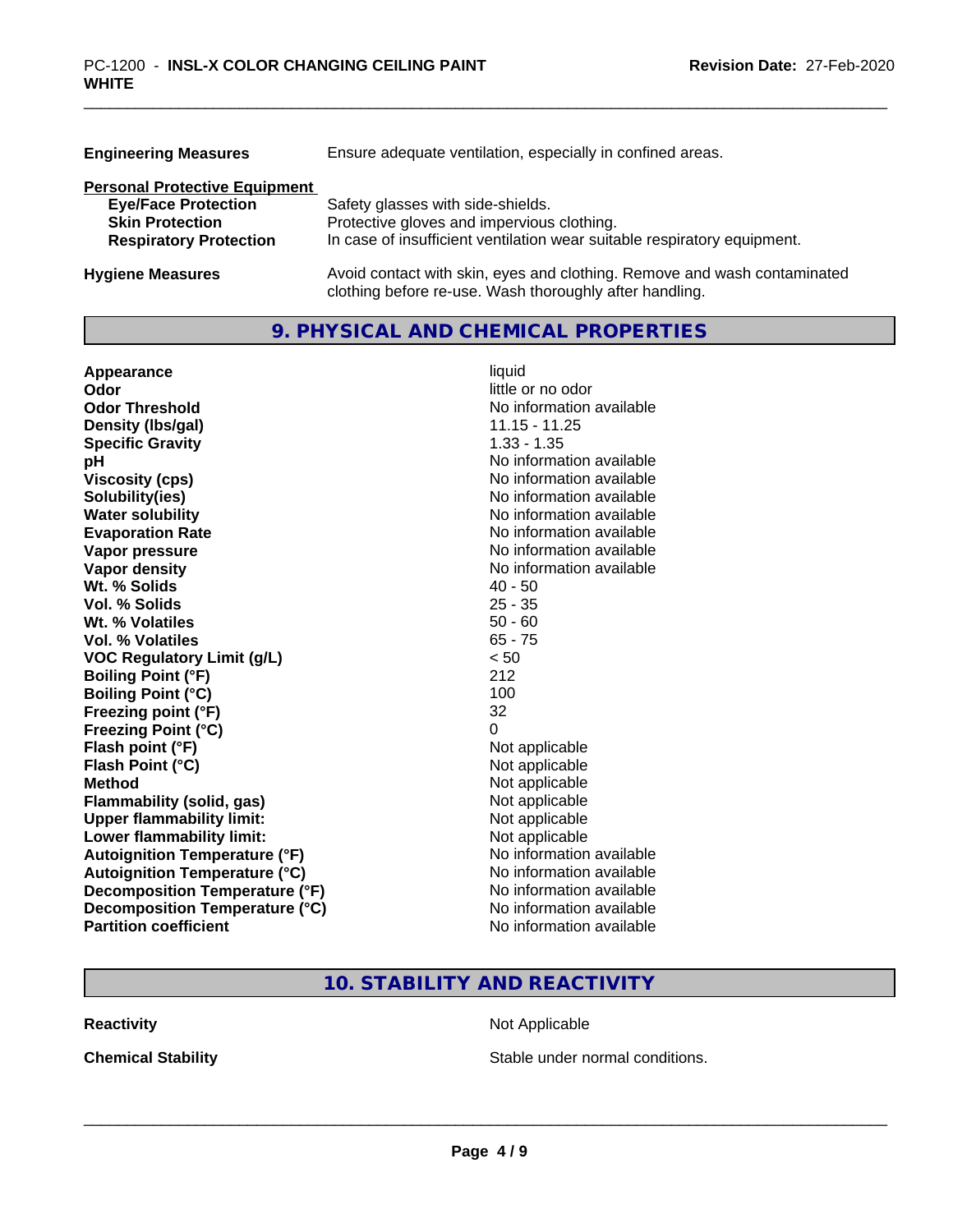| <b>Conditions to avoid</b>                                                   |                                                        | Prevent from freezing.                                                                     |
|------------------------------------------------------------------------------|--------------------------------------------------------|--------------------------------------------------------------------------------------------|
| <b>Incompatible Materials</b>                                                |                                                        | No materials to be especially mentioned.                                                   |
| <b>Hazardous Decomposition Products</b>                                      |                                                        | None under normal use.                                                                     |
| Possibility of hazardous reactions                                           |                                                        | None under normal conditions of use.                                                       |
|                                                                              | 11. TOXICOLOGICAL INFORMATION                          |                                                                                            |
| <b>Product Information</b>                                                   |                                                        |                                                                                            |
| Information on likely routes of exposure                                     |                                                        |                                                                                            |
| <b>Principal Routes of Exposure</b>                                          | Eye contact, skin contact and inhalation.              |                                                                                            |
|                                                                              |                                                        |                                                                                            |
| <b>Acute Toxicity</b>                                                        |                                                        |                                                                                            |
| <b>Product Information</b>                                                   | No information available                               |                                                                                            |
| Symptoms related to the physical, chemical and toxicological characteristics |                                                        |                                                                                            |
| <b>Symptoms</b>                                                              | No information available                               |                                                                                            |
|                                                                              |                                                        | Delayed and immediate effects as well as chronic effects from short and long-term exposure |
| Eye contact                                                                  | May cause slight irritation.                           |                                                                                            |
| <b>Skin contact</b>                                                          | skin and cause irritation.                             | Substance may cause slight skin irritation. Prolonged or repeated contact may dry          |
| <b>Inhalation</b>                                                            | May cause irritation of respiratory tract.             |                                                                                            |
| Ingestion                                                                    |                                                        | Ingestion may cause gastrointestinal irritation, nausea, vomiting and diarrhea.            |
| <b>Sensitization</b>                                                         | No information available                               |                                                                                            |
| <b>Neurological Effects</b>                                                  | No information available.                              |                                                                                            |
| <b>Mutagenic Effects</b>                                                     | No information available.                              |                                                                                            |
| <b>Reproductive Effects</b>                                                  | No information available.                              |                                                                                            |
| <b>Developmental Effects</b>                                                 | No information available.                              |                                                                                            |
| <b>Target organ effects</b><br><b>STOT - single exposure</b>                 | No information available.<br>No information available. |                                                                                            |
| <b>STOT - repeated exposure</b>                                              | No information available                               |                                                                                            |
| Other adverse effects                                                        | No information available.                              |                                                                                            |
| <b>Aspiration Hazard</b>                                                     | No information available                               |                                                                                            |
| <b>Numerical measures of toxicity</b>                                        |                                                        |                                                                                            |
| The following values are calculated based on chapter 3.1 of the GHS document |                                                        |                                                                                            |
| <b>ATEmix (oral)</b>                                                         | 74209 mg/kg                                            |                                                                                            |

# **Component Information**

| Chemical name    | Oral LD50             | Dermal LD50             | Inhalation LC50      |
|------------------|-----------------------|-------------------------|----------------------|
| Titanium dioxide | $> 10000$ mg/kg (Rat) |                         |                      |
| 13463-67-7       |                       |                         |                      |
| Kaolin           | $>$ 5000 mg/kg (Rat)  | > 5000 mg/kg (Rat)      |                      |
| 1332-58-7        |                       |                         |                      |
| Silica amorphous | $= 7900$ mg/kg (Rat)  | $>$ 2000 mg/kg (Rabbit) | > 2.2 mg/L (Rat) 1 h |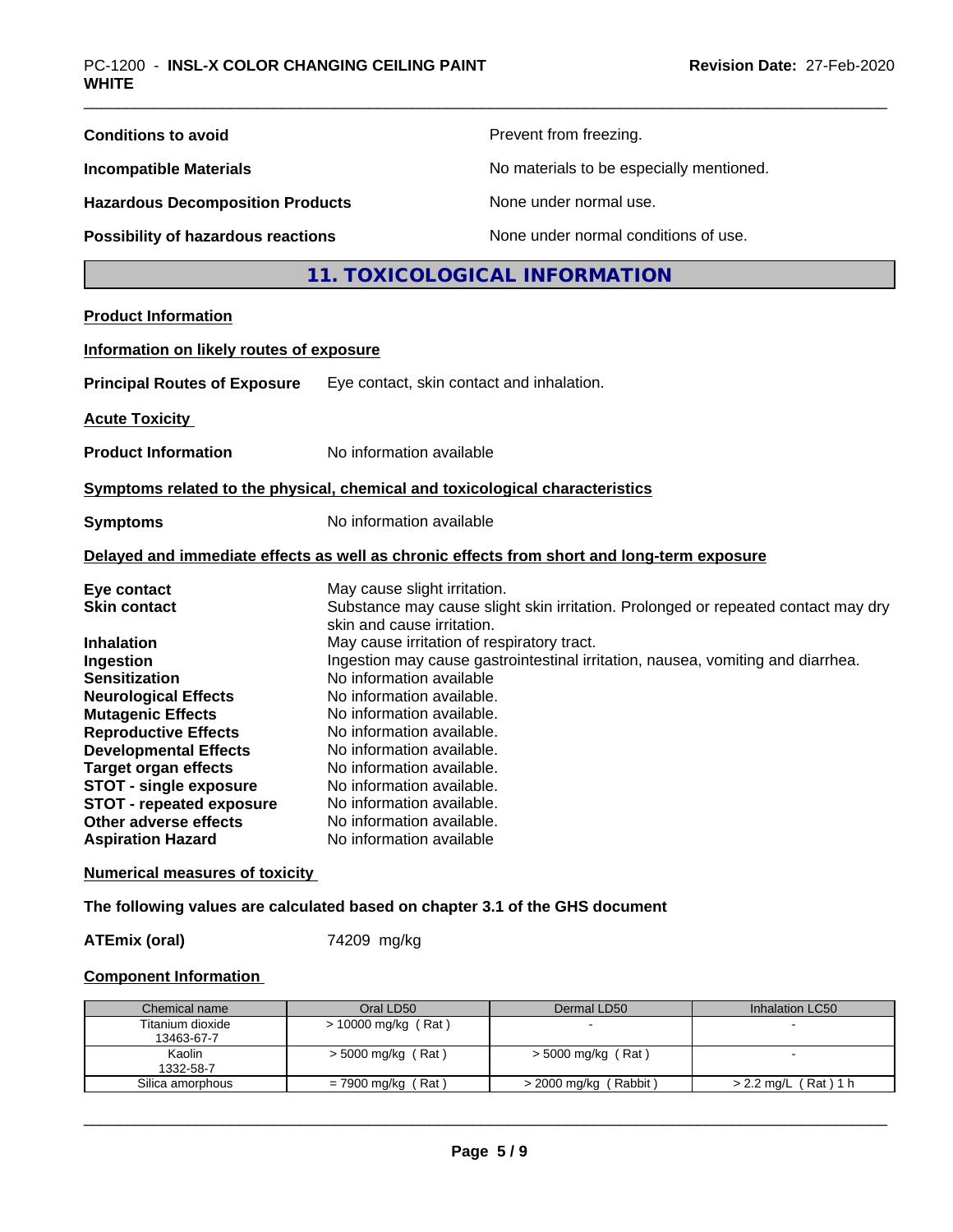#### \_\_\_\_\_\_\_\_\_\_\_\_\_\_\_\_\_\_\_\_\_\_\_\_\_\_\_\_\_\_\_\_\_\_\_\_\_\_\_\_\_\_\_\_\_\_\_\_\_\_\_\_\_\_\_\_\_\_\_\_\_\_\_\_\_\_\_\_\_\_\_\_\_\_\_\_\_\_\_\_\_\_\_\_\_\_\_\_\_\_\_\_\_ PC-1200 - **INSL-X COLOR CHANGING CEILING PAINT WHITE**

| $\sim$<br>700<br>.<br>-oc<br>. יט |  |  |
|-----------------------------------|--|--|

#### **Chronic Toxicity**

#### **Carcinogenicity**

*The information below indicateswhether each agency has listed any ingredient as a carcinogen:.*

| <b>Chemical name</b>              | <b>IARC</b>                  | NTP | ດເ⊔∧<br>∪J∏≁ |
|-----------------------------------|------------------------------|-----|--------------|
|                                   | .<br>2B<br>Human<br>Possible |     | ∟isted       |
| $-1$<br>dioxide<br><b>itanium</b> | Carcinogen                   |     |              |

• Although IARC has classified titanium dioxide as possibly carcinogenic to humans (2B), their summary concludes: "No significant exposure to titanium dioxide is thought to occur during the use of products in which titanium dioxide is bound to other materials, such as paint."

#### **Legend**

IARC - International Agency for Research on Cancer NTP - National Toxicity Program OSHA - Occupational Safety & Health Administration

**12. ECOLOGICAL INFORMATION**

# **Ecotoxicity Effects**

The environmental impact of this product has not been fully investigated.

# **Product Information**

### **Acute Toxicity to Fish**

No information available

#### **Acute Toxicity to Aquatic Invertebrates**

No information available

#### **Acute Toxicity to Aquatic Plants**

No information available

#### **Persistence / Degradability**

No information available.

#### **Bioaccumulation**

No information available.

#### **Mobility in Environmental Media**

No information available.

### **Ozone**

No information available

### **Component Information**

#### **Acute Toxicity to Fish**

Titanium dioxide  $LC50:$  > 1000 mg/L (Fathead Minnow - 96 hr.)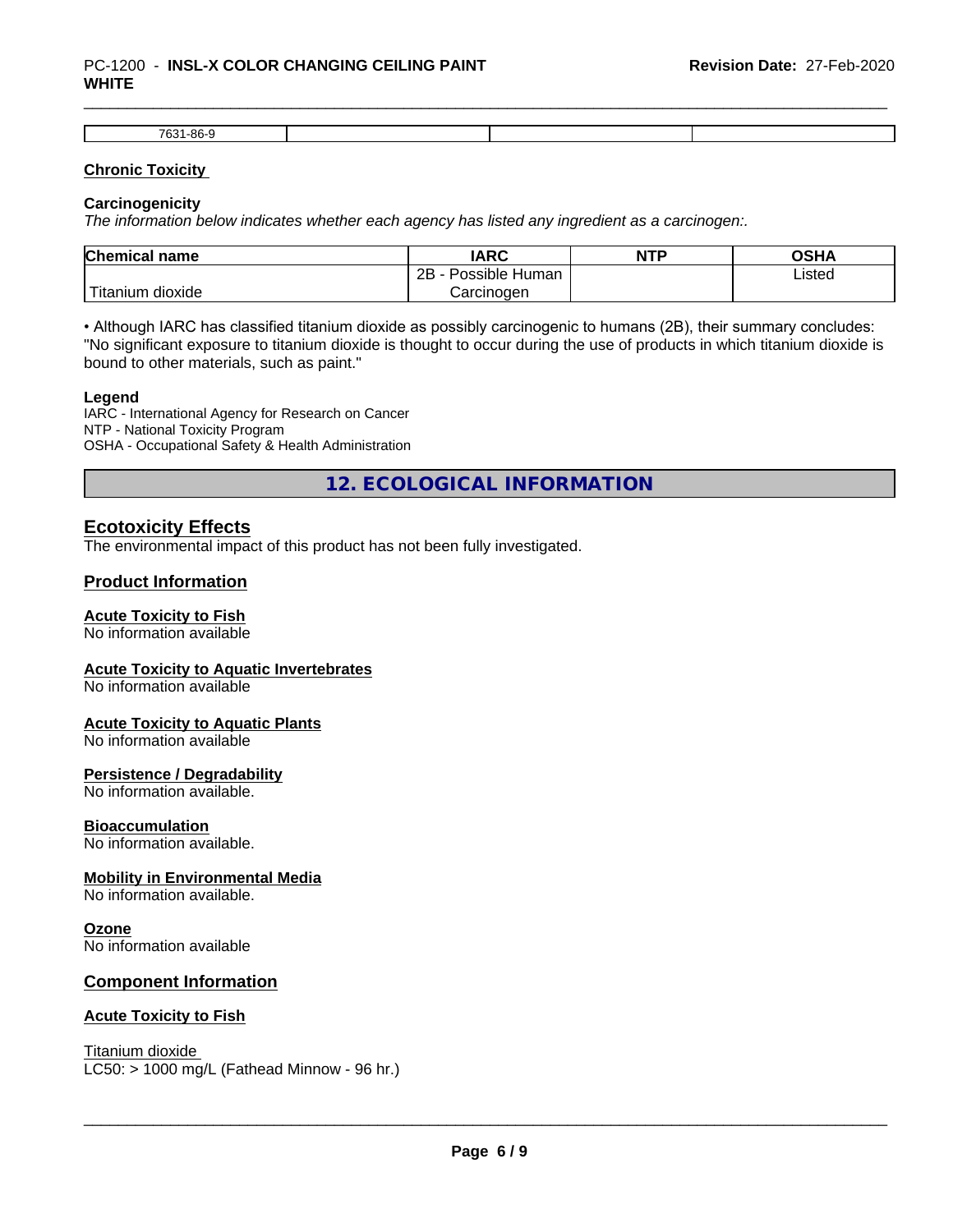#### **Acute Toxicity to Aquatic Invertebrates**

No information available

#### **Acute Toxicity to Aquatic Plants**

No information available

|                              | 13. DISPOSAL CONSIDERATIONS                                                                                                                                                                                               |  |
|------------------------------|---------------------------------------------------------------------------------------------------------------------------------------------------------------------------------------------------------------------------|--|
| <b>Waste Disposal Method</b> | Dispose of in accordance with federal, state, and local regulations. Local<br>requirements may vary, consult your sanitation department or state-designated<br>environmental protection agency for more disposal options. |  |
|                              | 14. TRANSPORT INFORMATION                                                                                                                                                                                                 |  |
| <b>DOT</b>                   | Not regulated                                                                                                                                                                                                             |  |
| <b>ICAO/IATA</b>             | Not regulated                                                                                                                                                                                                             |  |
| <b>IMDG/IMO</b>              | Not regulated                                                                                                                                                                                                             |  |
|                              | <b>15. REGULATORY INFORMATION</b>                                                                                                                                                                                         |  |

### **International Inventories**

| <b>TSCA: United States</b> | Yes - All components are listed or exempt. |
|----------------------------|--------------------------------------------|
| <b>DSL: Canada</b>         | Yes - All components are listed or exempt. |

### **Federal Regulations**

#### **SARA 311/312 hazardous categorization**

| No |
|----|
| Nο |
| No |
| Nο |
| N٥ |
|    |

#### **SARA 313**

Section 313 of Title III of the Superfund Amendments and Reauthorization Act of 1986 (SARA). This product contains a chemical or chemicals which are subject to the reporting requirements of the Act and Title 40 of the Code of Federal Regulations, Part 372:

*None*

### **Clean Air Act,Section 112 Hazardous Air Pollutants (HAPs) (see 40 CFR 61)**

This product contains the following HAPs: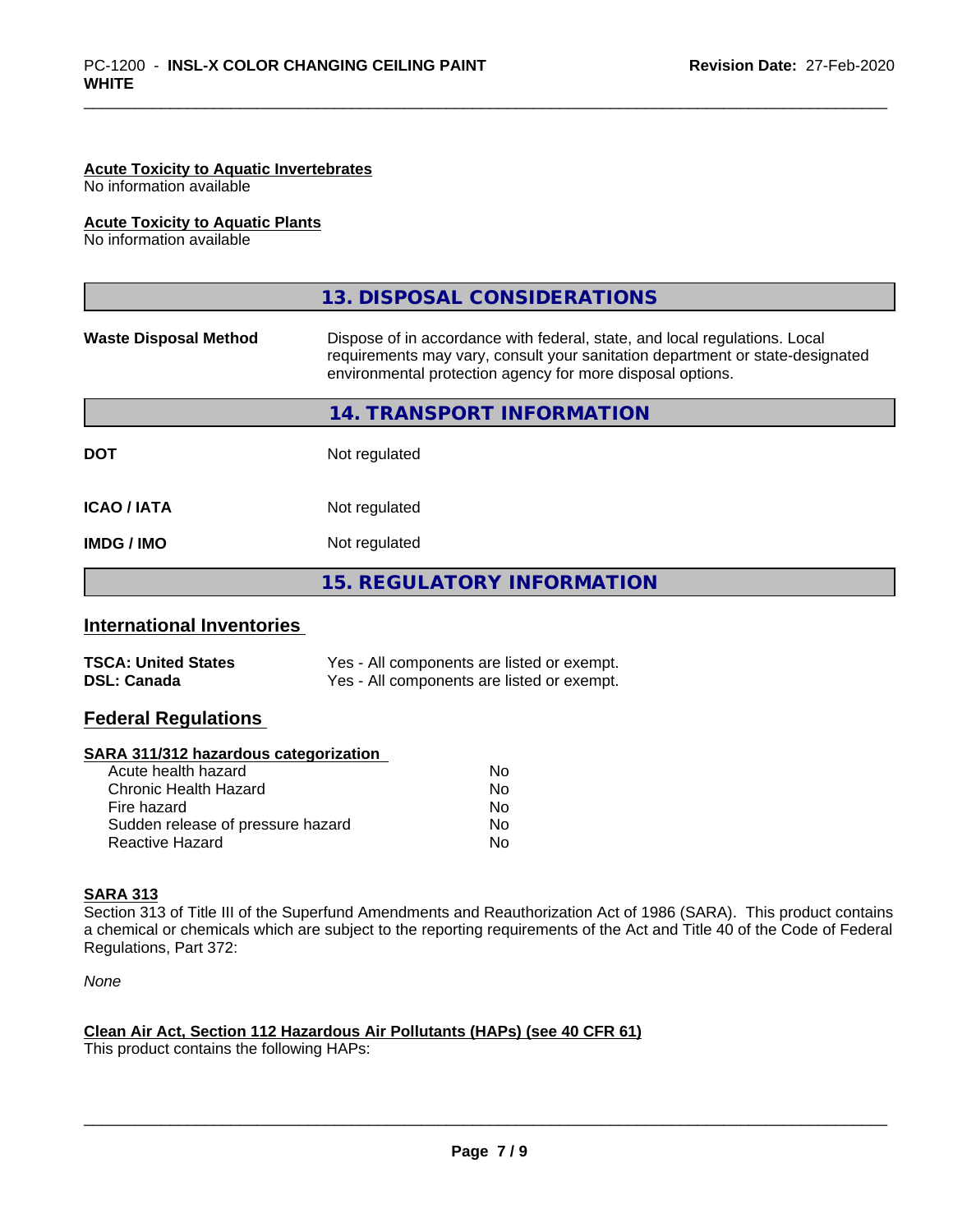*None*

# **US State Regulations**

# **California Proposition 65**

**WARNING:** Cancer and Reproductive Harm– www.P65warnings.ca.gov

#### **State Right-to-Know**

| <b>Chemical name</b> | <b>Massachusetts</b> | <b>New Jersey</b> | Pennsylvania |
|----------------------|----------------------|-------------------|--------------|
| Titanium dioxide     |                      |                   |              |
| Kaolin               |                      |                   |              |
| Diatomaceous earth   |                      |                   |              |
| Silica amorphous     |                      |                   |              |

#### **Legend**

X - Listed

# **16. OTHER INFORMATION**

| HMIS                | Health: 1 | <b>Flammability: 0</b> | <b>Reactivity: 0</b> | $PPE: -$ |  |
|---------------------|-----------|------------------------|----------------------|----------|--|
| <b>HMIS Legend</b>  |           |                        |                      |          |  |
| 0 - Minimal Hazard  |           |                        |                      |          |  |
| 1 - Slight Hazard   |           |                        |                      |          |  |
| 2 - Moderate Hazard |           |                        |                      |          |  |
| .                   |           |                        |                      |          |  |

- 3 Serious Hazard
- 4 Severe Hazard
- \* Chronic Hazard
- X Consult your supervisor or S.O.P. for "Special" handling instructions.

*Note: The PPE rating has intentionally been left blank. Choose appropriate PPE that will protect employees from the hazards the material will present under the actual normal conditions of use.*

*Caution: HMISÒ ratings are based on a 0-4 rating scale, with 0 representing minimal hazards or risks, and 4 representing significant hazards or risks. Although HMISÒ ratings are not required on MSDSs under 29 CFR 1910.1200, the preparer, has chosen to provide them. HMISÒ ratings are to be used only in conjunction with a fully implemented HMISÒ program by workers who have received appropriate HMISÒ training. HMISÒ is a registered trade and service mark of the NPCA. HMISÒ materials may be purchased exclusively from J. J. Keller (800) 327-6868.*

 **WARNING!** If you scrape, sand, or remove old paint, you may release lead dust. LEAD IS TOXIC. EXPOSURE TO LEAD DUST CAN CAUSE SERIOUS ILLNESS, SUCH AS BRAIN DAMAGE, ESPECIALLY IN CHILDREN. PREGNANT WOMEN SHOULD ALSO AVOID EXPOSURE. Wear a NIOSH approved respirator to control lead exposure. Clean up carefully with a HEPA vacuum and a wet mop. Before you start, find out how to protect yourself and your family by contacting the National Lead Information Hotline at 1-800-424-LEAD or log on to www.epa.gov/lead.

**Prepared By** Product Stewardship Department Benjamin Moore & Co. 101 Paragon Drive Montvale, NJ 07645